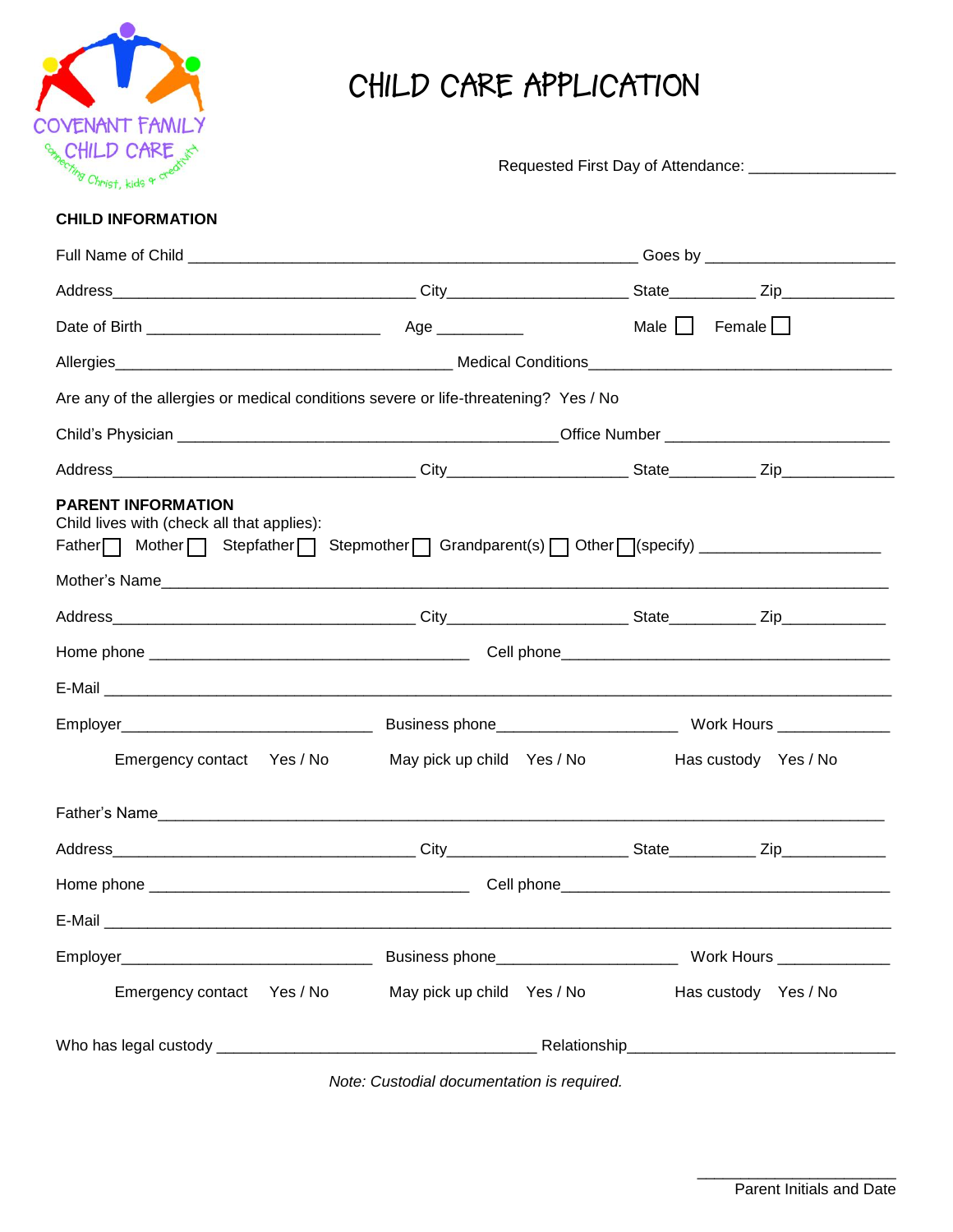| E-Mail experience and the contract of the contract of the contract of the contract of the contract of the contract of the contract of the contract of the contract of the contract of the contract of the contract of the cont |                                                                                                        |  |  |
|--------------------------------------------------------------------------------------------------------------------------------------------------------------------------------------------------------------------------------|--------------------------------------------------------------------------------------------------------|--|--|
|                                                                                                                                                                                                                                |                                                                                                        |  |  |
|                                                                                                                                                                                                                                |                                                                                                        |  |  |
|                                                                                                                                                                                                                                |                                                                                                        |  |  |
|                                                                                                                                                                                                                                |                                                                                                        |  |  |
|                                                                                                                                                                                                                                |                                                                                                        |  |  |
|                                                                                                                                                                                                                                |                                                                                                        |  |  |
|                                                                                                                                                                                                                                |                                                                                                        |  |  |
|                                                                                                                                                                                                                                |                                                                                                        |  |  |
|                                                                                                                                                                                                                                |                                                                                                        |  |  |
| <b>TRANSPORTATION PLAN</b>                                                                                                                                                                                                     | Persons authorized to pick up and transport the child other than parent/guardian or emergency contact. |  |  |

| Name | <b>Phone Numbers</b> | Relationship |  |
|------|----------------------|--------------|--|
|      |                      |              |  |
|      |                      |              |  |
|      |                      |              |  |
|      |                      |              |  |
|      |                      |              |  |
|      |                      |              |  |
|      |                      |              |  |

If you want a person who is not identified above to pick up your child, you must notify the child care in advance, and in writing. Your child will not be released without written authorization.

Is there anyone that is not allowed to pickup child? Yes / No If Yes, who? \_\_\_\_\_\_\_\_\_\_\_\_\_\_\_\_\_\_\_\_\_\_\_\_\_\_\_\_\_\_\_\_\_\_\_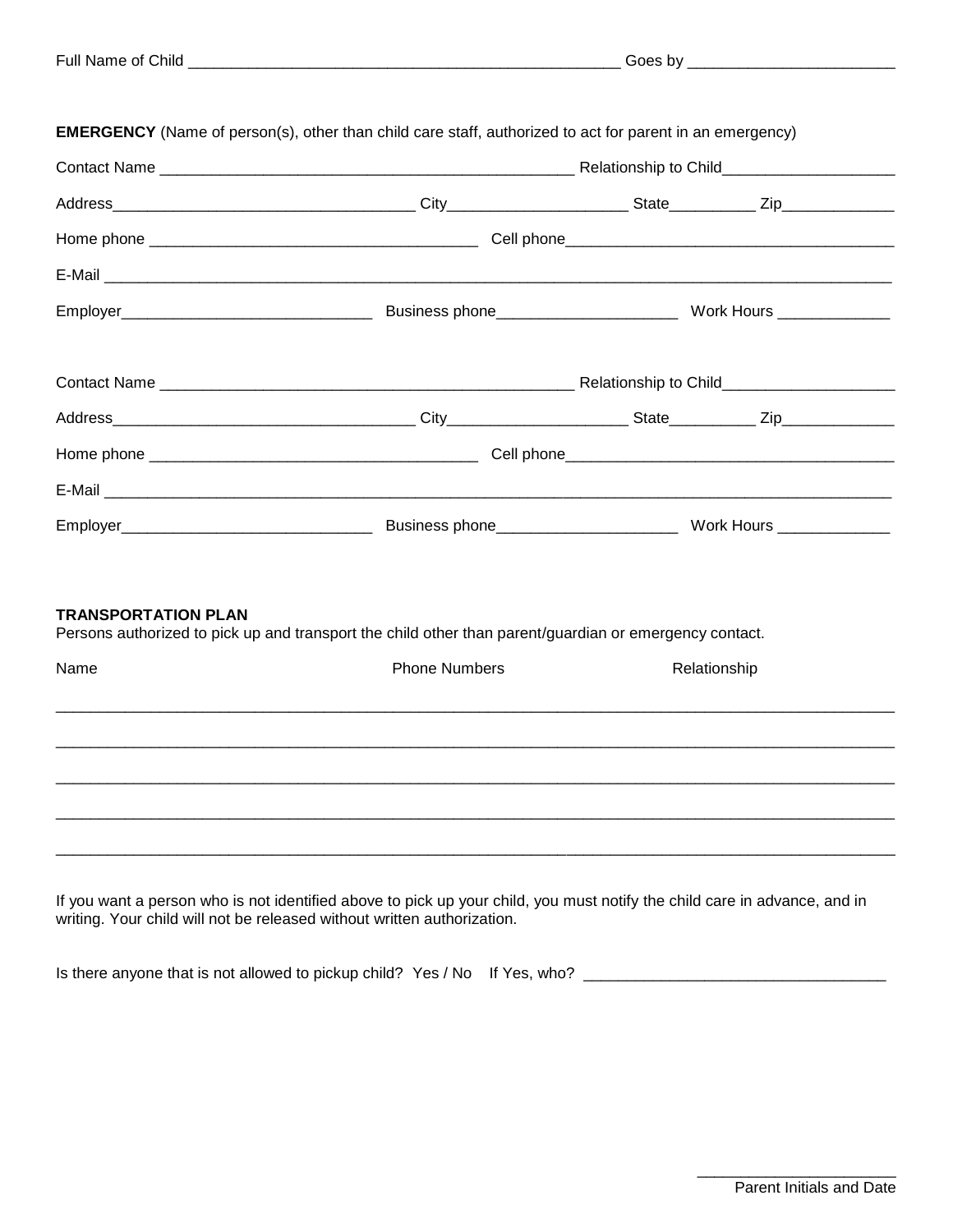### **DEVELOPMENTAL HEALTH HISTORY**

*Write N/A (non-applicable) if your child is too young for the following questions to apply.*

| PHYSICAL HISTORY                                                                                                    |  |  |  |
|---------------------------------------------------------------------------------------------------------------------|--|--|--|
|                                                                                                                     |  |  |  |
|                                                                                                                     |  |  |  |
|                                                                                                                     |  |  |  |
| Are any of the allergies or medical conditions severe or life-threatening? Yes / No                                 |  |  |  |
|                                                                                                                     |  |  |  |
|                                                                                                                     |  |  |  |
|                                                                                                                     |  |  |  |
| Does your child have any recurring chronic illness or health problems such as? □ Asthma □ Cerebral Palsy            |  |  |  |
| □Developmental Delay □ Seizure Disorder □ Diabetes □ Frequent Earaches □ Hemophilia                                 |  |  |  |
|                                                                                                                     |  |  |  |
| If medically diagnosed, what is the name of the doctor who diagnosed the illness or health problem?                 |  |  |  |
|                                                                                                                     |  |  |  |
| <b>DEVELOPMENT</b>                                                                                                  |  |  |  |
| How well does your child talk? $\Box$ Well $\Box$ Fairly well $\Box$ Not very well $\Box$ Not at all                |  |  |  |
| Does your child have any problems with talking or making sounds? Please explain: _____________________________      |  |  |  |
| At what age did your child Crawl? ________________ Walk? ___________                                                |  |  |  |
| Does your child have any problems with walking, running or moving? Please explain_____________________________      |  |  |  |
|                                                                                                                     |  |  |  |
|                                                                                                                     |  |  |  |
| Does your child have any problems using his/her hands (such as with puzzles, small building pieces)?                |  |  |  |
|                                                                                                                     |  |  |  |
| <b>TOILETING</b><br>Is your child potty trained? Yes / No Does your child manage toileting on his/her own? Yes / No |  |  |  |
|                                                                                                                     |  |  |  |
|                                                                                                                     |  |  |  |
|                                                                                                                     |  |  |  |
|                                                                                                                     |  |  |  |
|                                                                                                                     |  |  |  |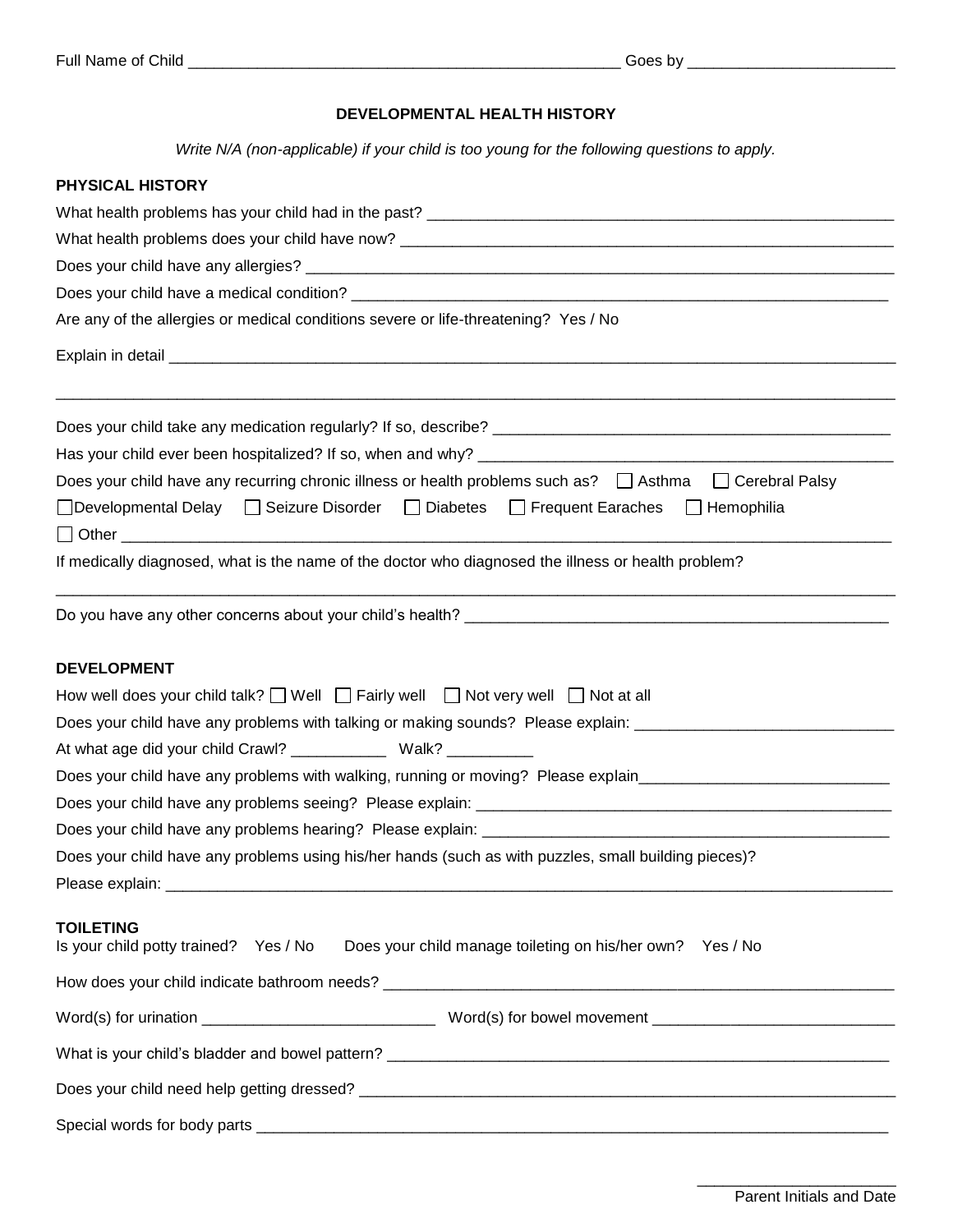### **DEVELOPMENTAL HEALTH HISTORY (continued)**

*Write N/A (non-applicable) if your child is too young for the following questions to apply.*

| <b>EATING</b><br>At what time does the child eat? Breakfast _____________Lunch ____________Dinner ___________Snack(s) _________                                                                   |  |                                    |                                   |                              |
|---------------------------------------------------------------------------------------------------------------------------------------------------------------------------------------------------|--|------------------------------------|-----------------------------------|------------------------------|
| Does your child feed him/herself? Yes / No                                                                                                                                                        |  | Drink from a regular cup? Yes / No |                                   |                              |
|                                                                                                                                                                                                   |  |                                    |                                   |                              |
|                                                                                                                                                                                                   |  |                                    |                                   |                              |
|                                                                                                                                                                                                   |  |                                    |                                   |                              |
|                                                                                                                                                                                                   |  |                                    |                                   |                              |
|                                                                                                                                                                                                   |  |                                    |                                   |                              |
| If your child is an infant, please complete the infant/toddler information sheet. Parents must work closely with the child<br>care while introducing new baby foods and table foods to the child. |  |                                    |                                   |                              |
| <b>SLEEPING PATTERN</b>                                                                                                                                                                           |  |                                    |                                   | Goes to bed ________________ |
|                                                                                                                                                                                                   |  |                                    |                                   |                              |
|                                                                                                                                                                                                   |  |                                    |                                   |                              |
| <b>SOCIAL AND PLAY</b>                                                                                                                                                                            |  |                                    |                                   |                              |
|                                                                                                                                                                                                   |  |                                    |                                   |                              |
| Is your child friendly? Yes / No Aggressive? Yes / No                                                                                                                                             |  |                                    | Shy? Yes / No Withdrawn? Yes / No |                              |
| Is your child frightened by (circle all that apply)? Animals<br>Loud Noises Dark<br>Storms<br><u> 1989 - Jan Barnett, fransk politik (d. 1989)</u>                                                |  |                                    |                                   |                              |
|                                                                                                                                                                                                   |  |                                    |                                   |                              |
|                                                                                                                                                                                                   |  |                                    |                                   |                              |
|                                                                                                                                                                                                   |  |                                    |                                   |                              |
| Does your child have a special comforting item (such as a blanket, stuffed animal, doll)?                                                                                                         |  |                                    |                                   |                              |
|                                                                                                                                                                                                   |  |                                    |                                   |                              |
|                                                                                                                                                                                                   |  |                                    |                                   |                              |
|                                                                                                                                                                                                   |  |                                    |                                   |                              |
| Is there any other information that you wish to share that would assist in meeting your child's needs?                                                                                            |  |                                    |                                   |                              |

 $\Box$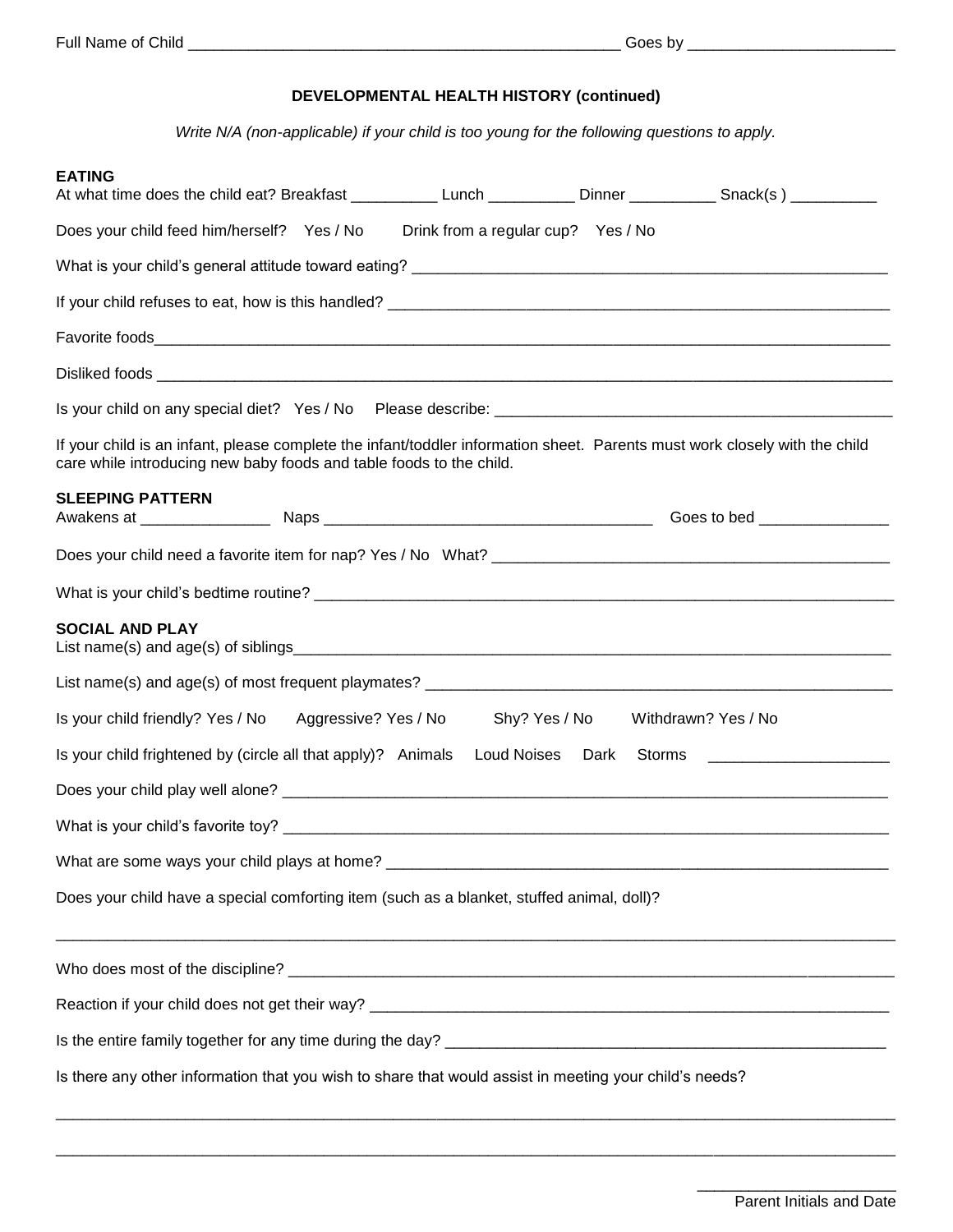| Full<br>Child<br>N9.<br>.<br>,,, | w |
|----------------------------------|---|
|                                  |   |
|                                  |   |

#### **CHURCH AFFILIATION** Church Name **Church Name Name Example 2** and the contract of the Denomination **Church Name Church Church Church Church Church Church Church Church Church Church Church Church Church Church**

**REFERRED BY** \_\_\_\_\_\_\_\_\_\_\_\_\_\_\_\_\_\_\_\_\_\_\_\_\_\_\_\_\_\_\_\_\_\_\_\_\_\_\_\_

#### **PERMISSION TO PHOTOGRAPH**

I authorize Covenant Family Child Care to use photographs or videos of my child(ren) for the purpose of telling a story or promoting the interests of Covenant Family Child Care in publications and on the website (children's last names are not used on the website)? Yes / No

I authorize Covenant Family Child Care to use photographs or videos of my child(ren) within the child care setting? Yes / No

- I visited the child care facility prior to enrolling my child.
- I have received a summary of the licensing requirements and a copy of the child care facility's parent policy statement, verifying by receipt my understanding and agreement of their content.
- I do hereby authorize the child care facility's staff to obtain emergency medical care for my child, such as 911, the case of accident, injury or illness.
- I understand any changes in the above information must be entered immediately, initialed and dated.

The above information is true and accurate to the best of my knowledge.

Parent Signature and Date

\_\_\_\_\_\_\_\_\_\_\_\_\_\_\_\_\_\_\_\_\_\_\_\_\_\_\_\_\_\_\_\_\_\_\_\_\_\_\_\_\_\_\_\_\_\_\_\_\_\_\_

*If you have any question, concerns, or a complaint, call Child Care Resource and Referral at 1-800-462-8261*

| <b>OFFICE USE ONLY</b>                      |                                                  |  |
|---------------------------------------------|--------------------------------------------------|--|
| Enrollment Date ___________________________ | Child's first day ______________________________ |  |
| Date child was withdrawn _____________      |                                                  |  |
|                                             |                                                  |  |
|                                             |                                                  |  |